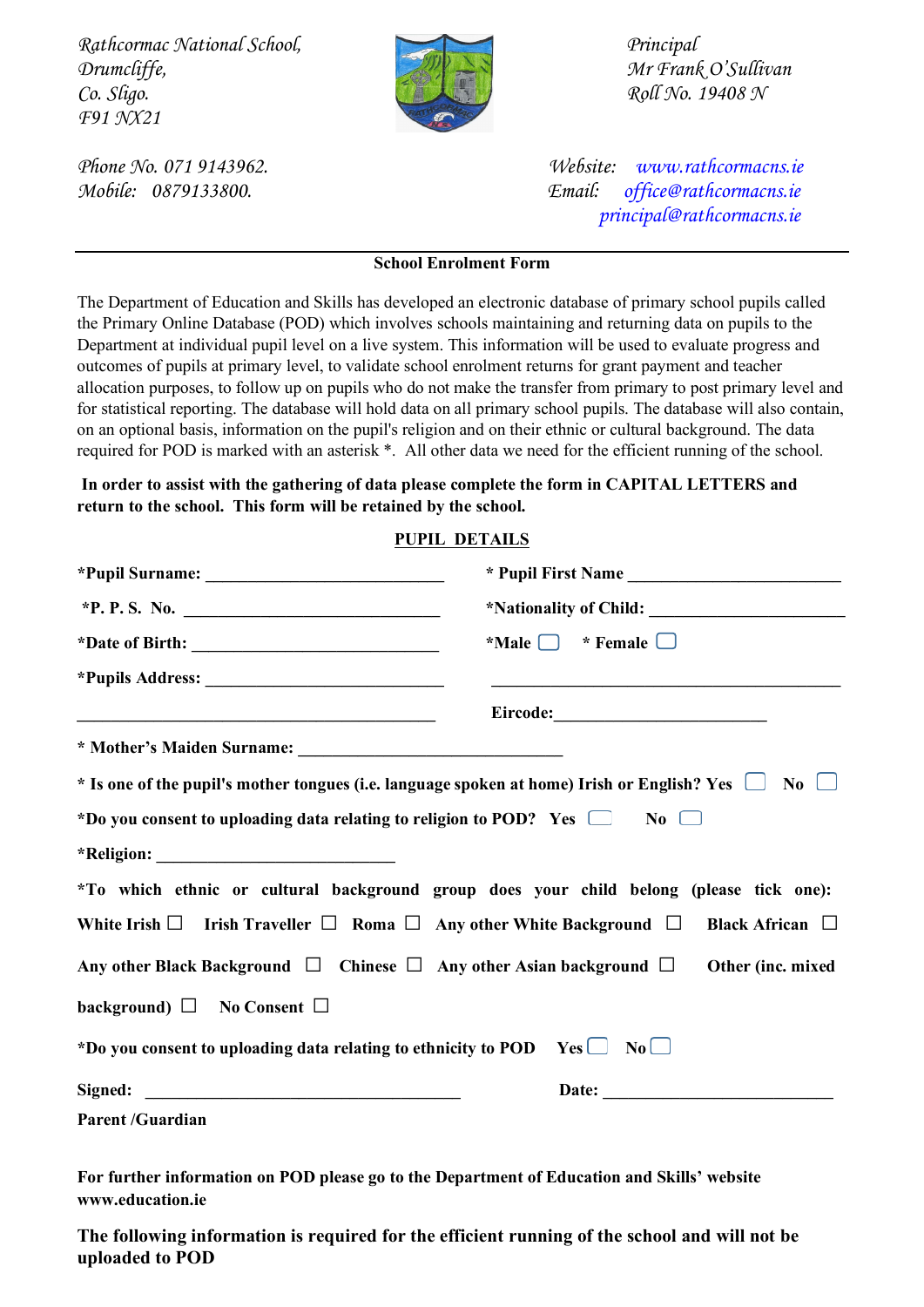## **PARENT DETAILS**

|                                                                                                                                                                                        | Does any legal order exist under Family Law of which the school should be aware?             |
|----------------------------------------------------------------------------------------------------------------------------------------------------------------------------------------|----------------------------------------------------------------------------------------------|
|                                                                                                                                                                                        | (If yes please provide the school with relevant information.)                                |
|                                                                                                                                                                                        | Contact name and numbers in the event of an emergency when parents cannot be contacted.      |
|                                                                                                                                                                                        |                                                                                              |
|                                                                                                                                                                                        | Name & Mobile Number to be used for Text-A-Parent: ______________________________            |
|                                                                                                                                                                                        | (If you change your mobile number please inform the school)                                  |
| Email Address to be provided for correspondances _______________________________                                                                                                       |                                                                                              |
| On occasion, local papers may publish photographs containing children from Rathcormac                                                                                                  |                                                                                              |
| National School. Do you consent to your child being photographed and named in these<br>$\bf Yes$ $\Box$<br>$\overline{N_0}$<br>situations?                                             |                                                                                              |
|                                                                                                                                                                                        | <b>EDUCATIONAL HISTORY</b>                                                                   |
| Previous school/preschool attended                                                                                                                                                     |                                                                                              |
|                                                                                                                                                                                        |                                                                                              |
|                                                                                                                                                                                        | Reports from previous schools must be forwarded to Rathcormac National School. Rathcormac    |
|                                                                                                                                                                                        | N.S. has a Special Education Team which provides opportunities for pupils to access learning |
|                                                                                                                                                                                        | support when deemed necessary. This support may be class based, group based or individual as |
| appropriate, and may involve your child taking specific tests. Do you consent to your child<br>availing of whatever tests and /or learning support that may be required? Yes $\lfloor$ | $\overline{\text{No}}$                                                                       |
| Are there any problems, concerns or development delays the school should be aware of:                                                                                                  |                                                                                              |
|                                                                                                                                                                                        |                                                                                              |

**\_\_\_\_\_\_\_\_\_\_\_\_\_\_\_\_\_\_\_\_\_\_\_\_\_\_\_\_\_\_\_\_\_\_\_\_\_\_\_\_\_\_\_\_\_\_\_\_\_\_\_\_\_\_\_\_\_\_\_\_\_\_\_\_\_\_\_\_\_\_\_\_\_\_\_\_\_\_\_\_\_\_**

**\_\_\_\_\_\_\_\_\_\_\_\_\_\_\_\_\_\_\_\_\_\_\_\_\_\_\_\_\_\_\_\_\_\_\_\_\_\_\_\_\_\_\_\_\_\_\_\_\_\_\_\_\_\_\_\_\_\_\_\_\_\_\_\_\_\_\_\_\_\_\_\_\_\_\_\_\_\_\_\_\_\_**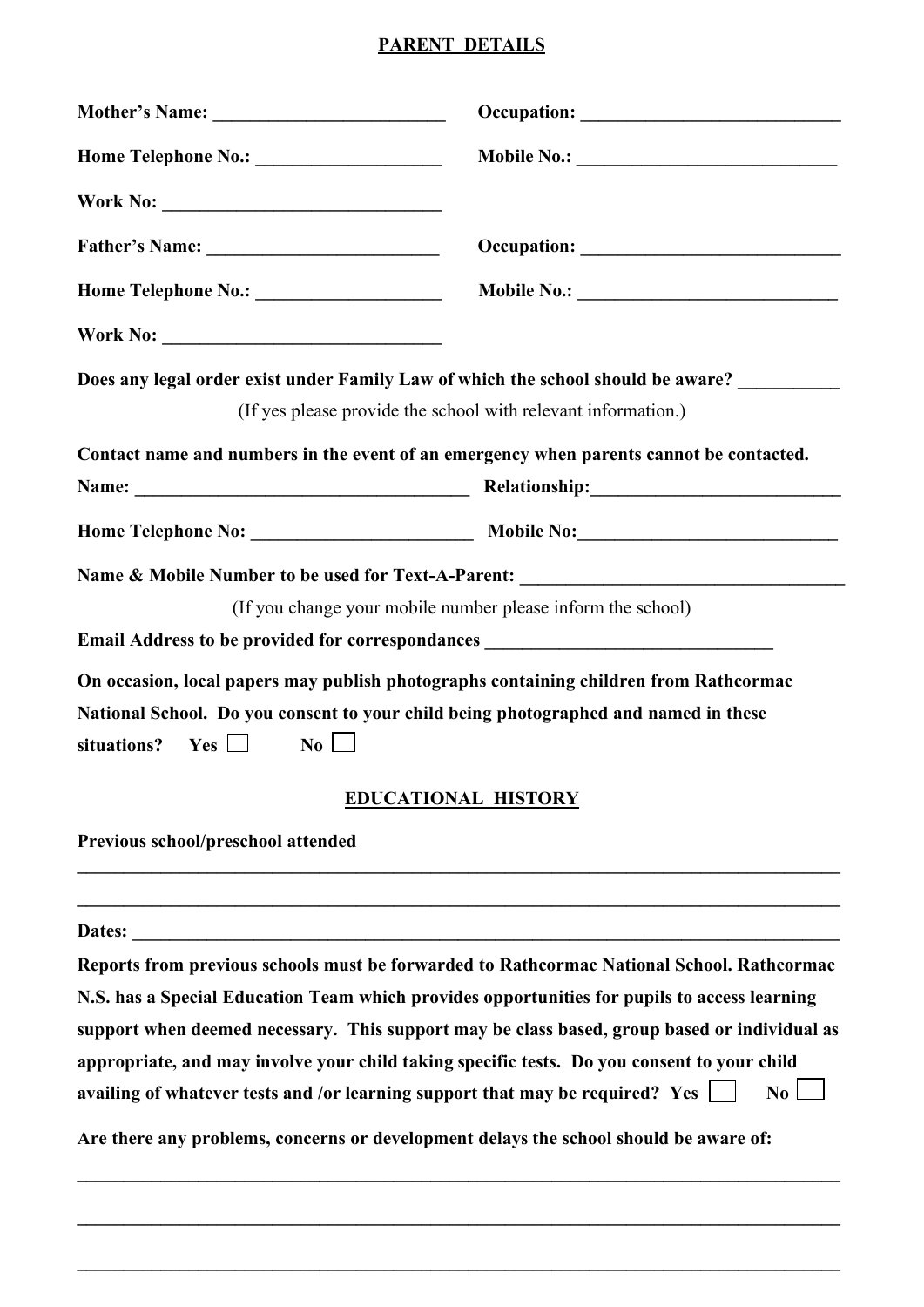**Has your child ever had a speech and language assessment?** 

|  |  |  | Has your child ever had a psychological assessment/assessment of need? |
|--|--|--|------------------------------------------------------------------------|
|--|--|--|------------------------------------------------------------------------|

**If yes please provide the school with copies of reports.**

## **MEDICAL HISTORY**

**\_\_\_\_\_\_\_\_\_\_\_\_\_\_\_\_\_\_\_\_\_\_\_\_\_\_\_\_\_\_\_\_\_\_\_\_\_\_\_\_\_\_\_\_\_\_\_\_\_\_\_\_\_\_\_\_\_\_\_\_\_\_\_\_\_\_\_\_\_\_\_\_\_\_\_\_\_\_\_\_\_\_**

**\_\_\_\_\_\_\_\_\_\_\_\_\_\_\_\_\_\_\_\_\_\_\_\_\_\_\_\_\_\_\_\_\_\_\_\_\_\_\_\_\_\_\_\_\_\_\_\_\_\_\_\_\_\_\_\_\_\_\_\_\_\_\_\_\_\_\_\_\_\_\_\_\_\_\_\_\_\_\_\_\_\_**

| Does your child suffer from any medical condition (e.g. physical, visual, auditory, dietary,                                                                                                                                         |  |
|--------------------------------------------------------------------------------------------------------------------------------------------------------------------------------------------------------------------------------------|--|
|                                                                                                                                                                                                                                      |  |
|                                                                                                                                                                                                                                      |  |
| Do you consent to the school authorities treating minor cuts and/or abrasions with antiseptic<br>spray and sticking plaster? Yes $\Box$ No $\Box$                                                                                    |  |
| <b>RELIGION</b>                                                                                                                                                                                                                      |  |
| While Rathcormac National School is a school with a Catholic ethos it also has due recognition                                                                                                                                       |  |
| for all other religions. Is it your wish that your child participates in Religion Classes consisting<br>$\mathbf{No}$ $\Box$<br>of Grow in Love $Yes$                                                                                |  |
| As part of the Social Personal and Health Education Curriculum your child will be participating                                                                                                                                      |  |
| in programmes such as R.S.E., Stay Safe, Walk Tall and other programmes that the school may                                                                                                                                          |  |
| deem appropriate. Do you consent to this? Yes<br>$\mathbf{N_0}$                                                                                                                                                                      |  |
| <b>WEBSITE</b>                                                                                                                                                                                                                       |  |
| Rathcormac N.S. hosts its own website at www.rathcormacns.ie. This site contains examples of<br>$\mathbf{r}$ , $\mathbf{r}$ , $\mathbf{r}$ , $\mathbf{r}$ , $\mathbf{r}$ , $\mathbf{r}$ , $\mathbf{r}$ , $\mathbf{r}$ , $\mathbf{r}$ |  |

**pupils' work, projects, features and photographs. Please indicate your consent to your child's work and/or picture featuring on our website. (Children are not identified on this website) I consent to my child's work/picture featuring of the school website.** 

 $Yes \frown No$ 

**Please specify any further information that may be appropriate and relevant for the school.** 

**Enrolment in Rathcormac National School is deemed to be an acceptance of the school's Code of** 

**\_\_\_\_\_\_\_\_\_\_\_\_\_\_\_\_\_\_\_\_\_\_\_\_\_\_\_\_\_\_\_\_\_\_\_\_\_\_\_\_\_\_\_\_\_\_\_\_\_\_\_\_\_\_\_\_\_\_\_\_\_\_\_\_\_\_\_\_\_\_\_\_\_\_\_\_\_\_\_\_\_\_**

**\_\_\_\_\_\_\_\_\_\_\_\_\_\_\_\_\_\_\_\_\_\_\_\_\_\_\_\_\_\_\_\_\_\_\_\_\_\_\_\_\_\_\_\_\_\_\_\_\_\_\_\_\_\_\_\_\_\_\_\_\_\_\_\_\_\_\_\_\_\_\_\_\_\_\_\_\_\_\_\_\_\_**

**\_\_\_\_\_\_\_\_\_\_\_\_\_\_\_\_\_\_\_\_\_\_\_\_\_\_\_\_\_\_\_\_\_\_\_\_\_\_\_\_\_\_\_\_\_\_\_\_\_\_\_\_\_\_\_\_\_\_\_\_\_\_\_\_\_\_\_\_\_\_\_\_\_\_\_\_\_\_\_\_\_\_**

**Behaviour, as ratified by the Board of Management. Yes**  $\Box$  **No**  $\Box$